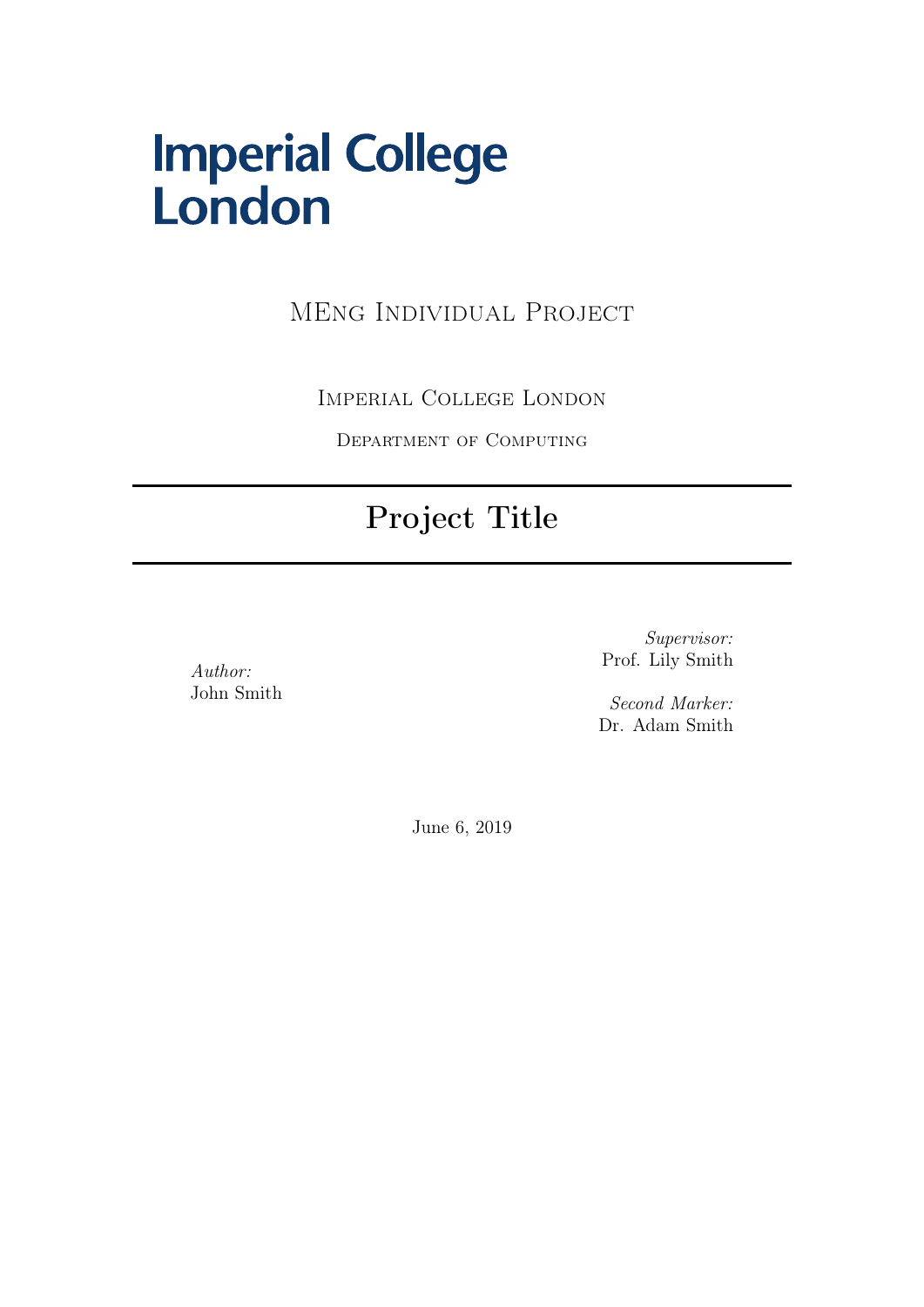Abstract

Your abstract goes here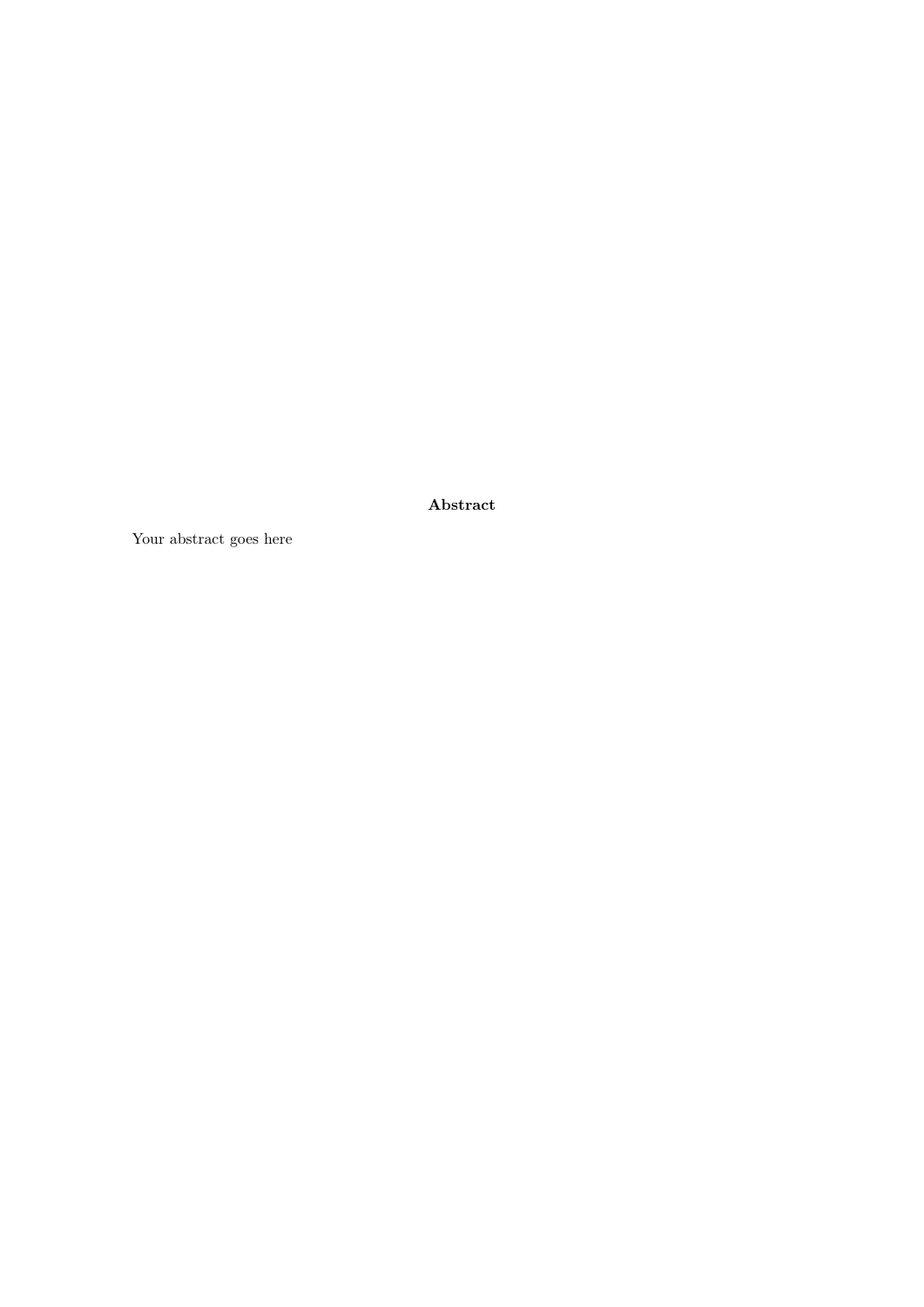Acknowledgements

Thanks mum!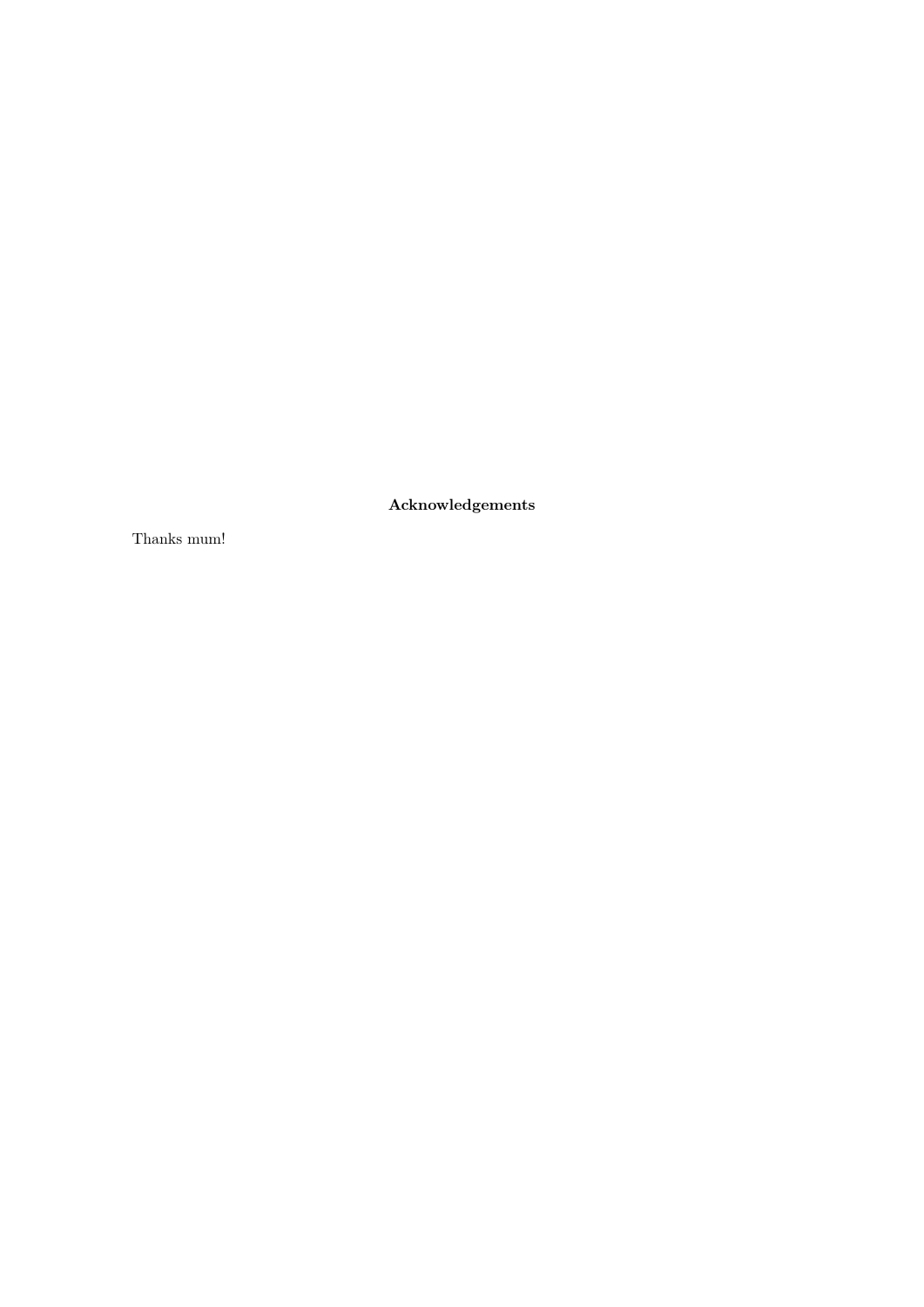#### **Contents**

| 1 Introduction          | 5 |
|-------------------------|---|
|                         | 5 |
| $1.2^{\circ}$           | 5 |
| 1.3 <sup>°</sup>        | 5 |
| 2 Background            | 6 |
| 3 PROJECT X             | 7 |
| 4 Evaluation            | 8 |
| 5 Conclusion            | 9 |
| <b>A</b> First Appendix |   |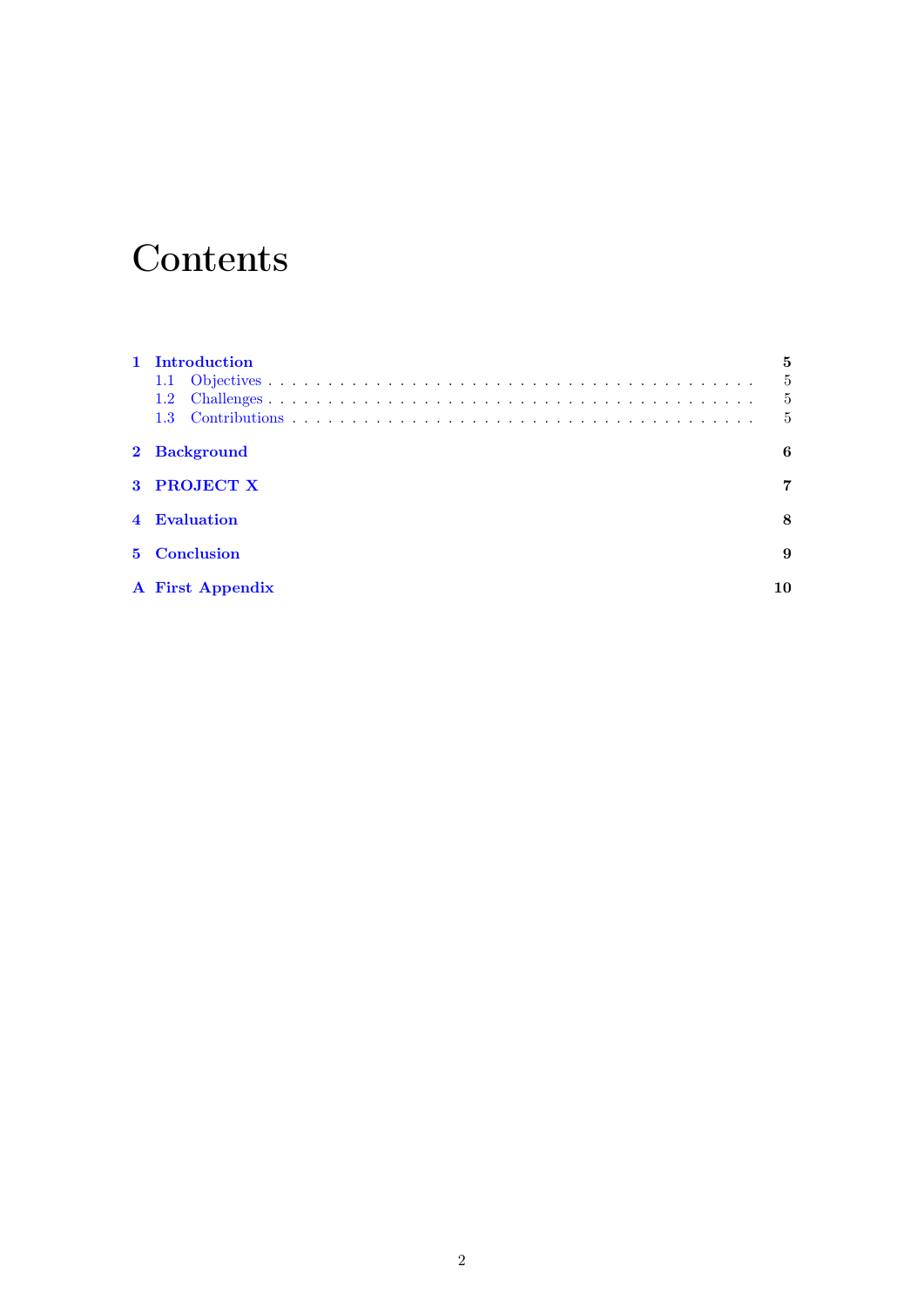List of Figures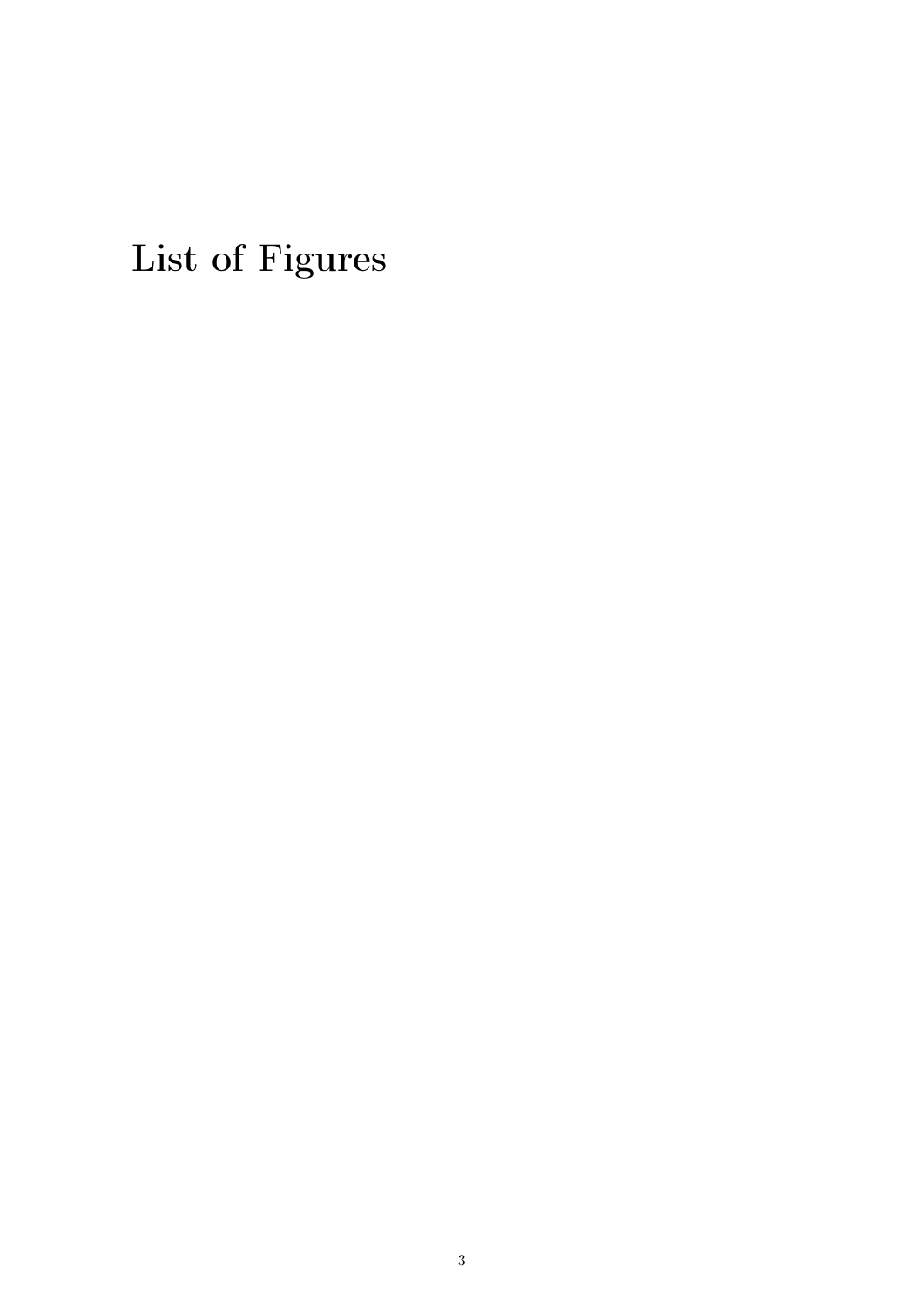List of Tables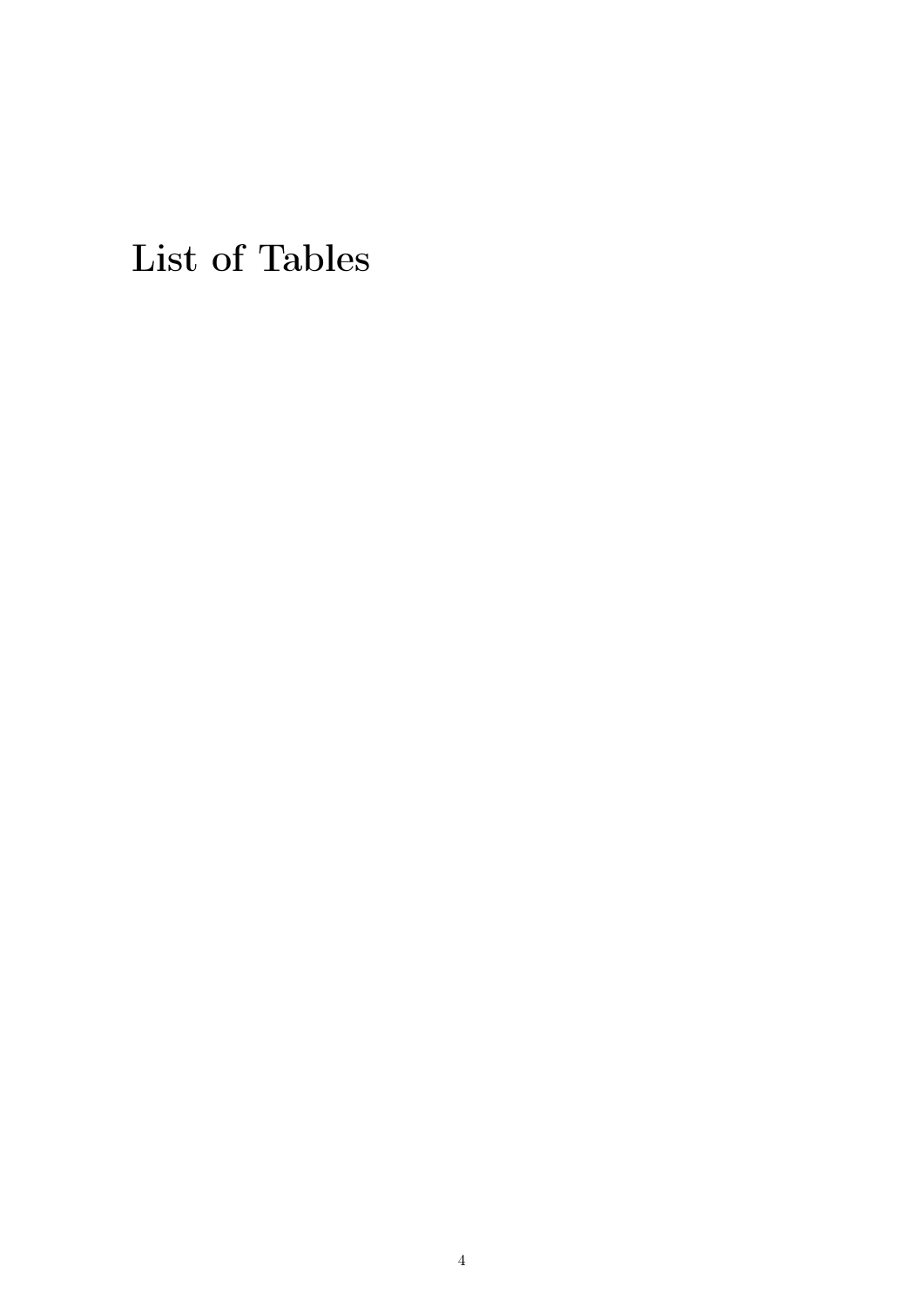## <span id="page-6-0"></span>Introduction

Hello [\[Gre93\]](#page-12-0)

- <span id="page-6-1"></span>1.1 Objectives
- <span id="page-6-2"></span>1.2 Challenges
- <span id="page-6-3"></span>1.3 Contributions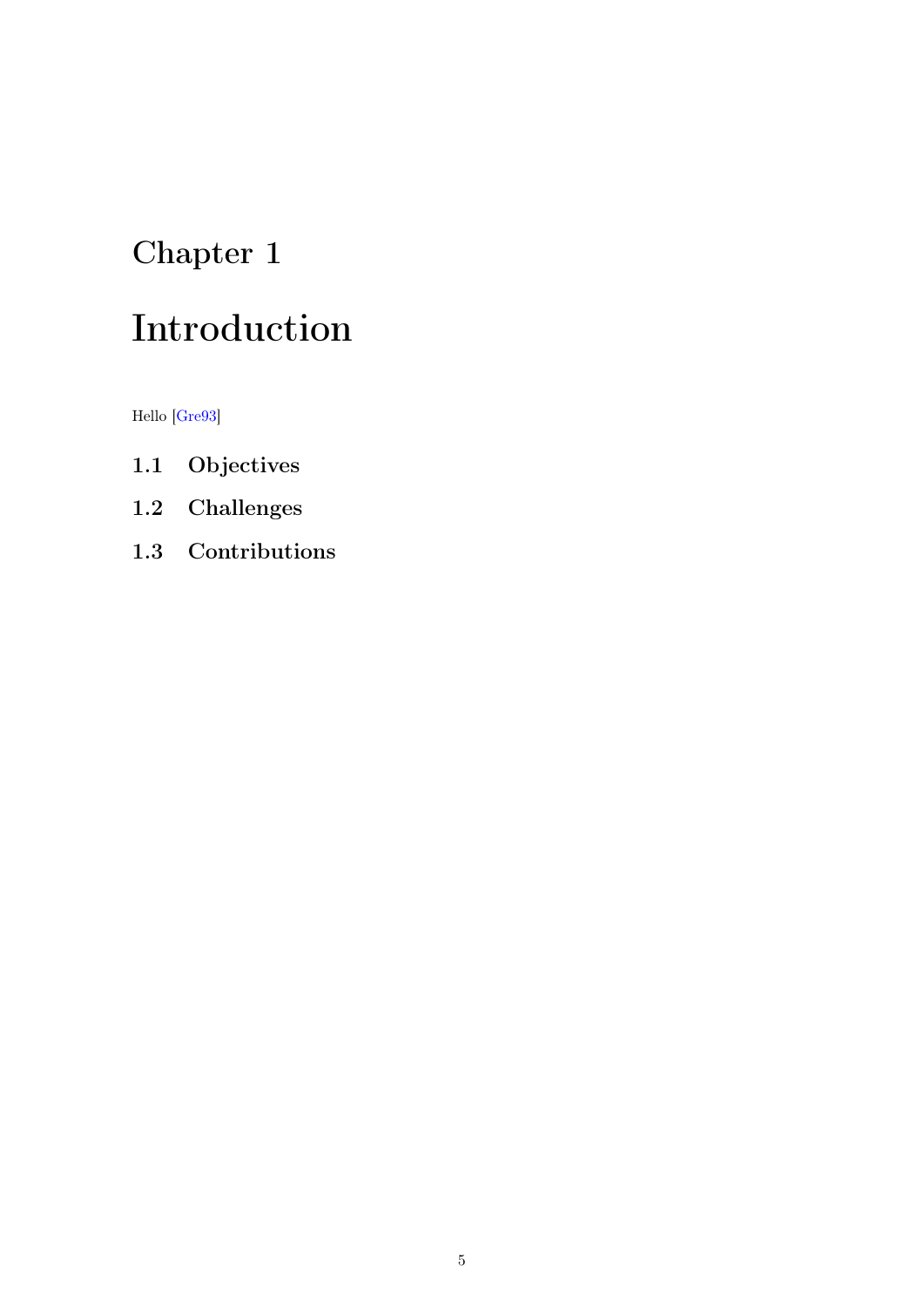# <span id="page-7-0"></span>Background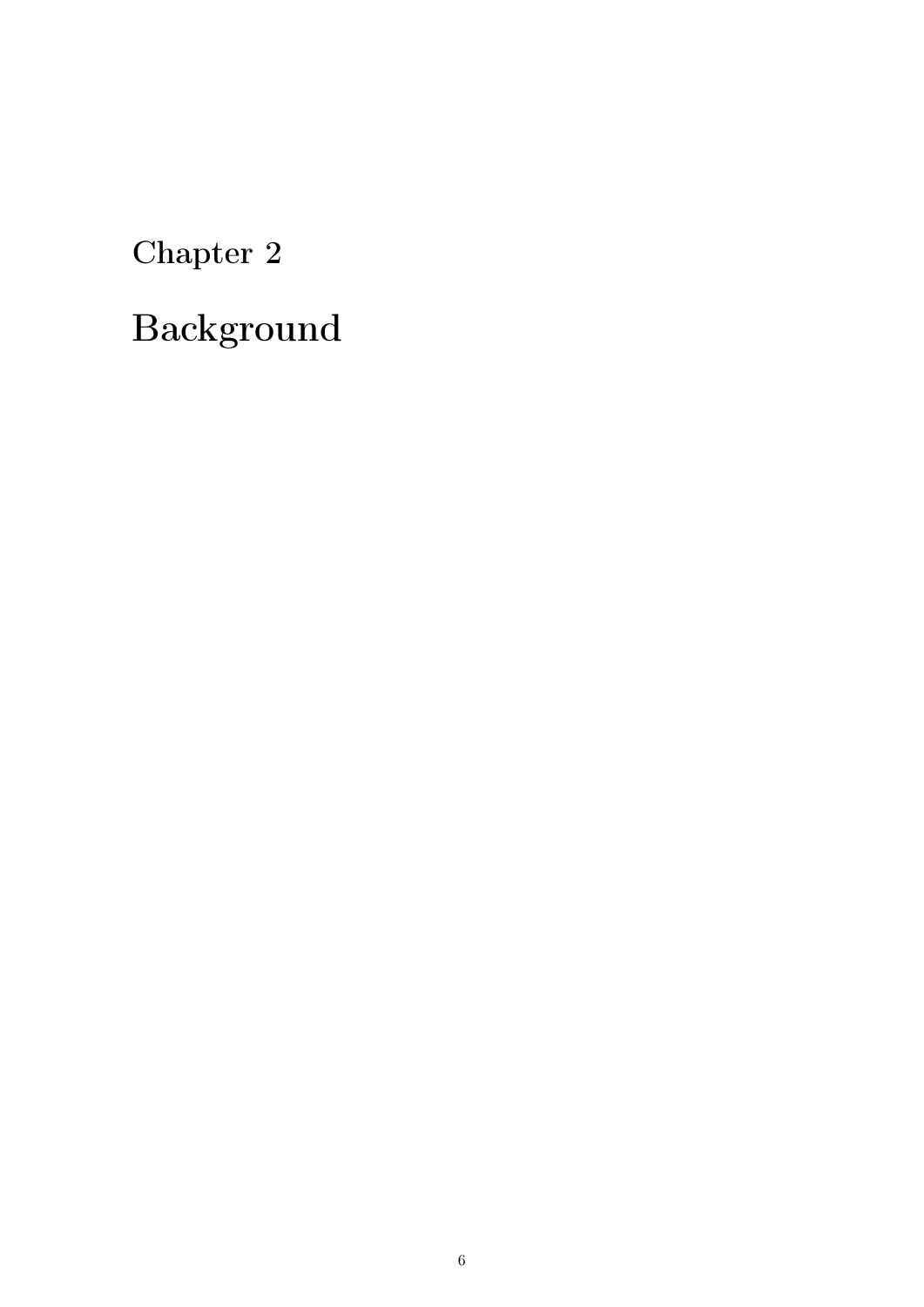# <span id="page-8-0"></span>PROJECT X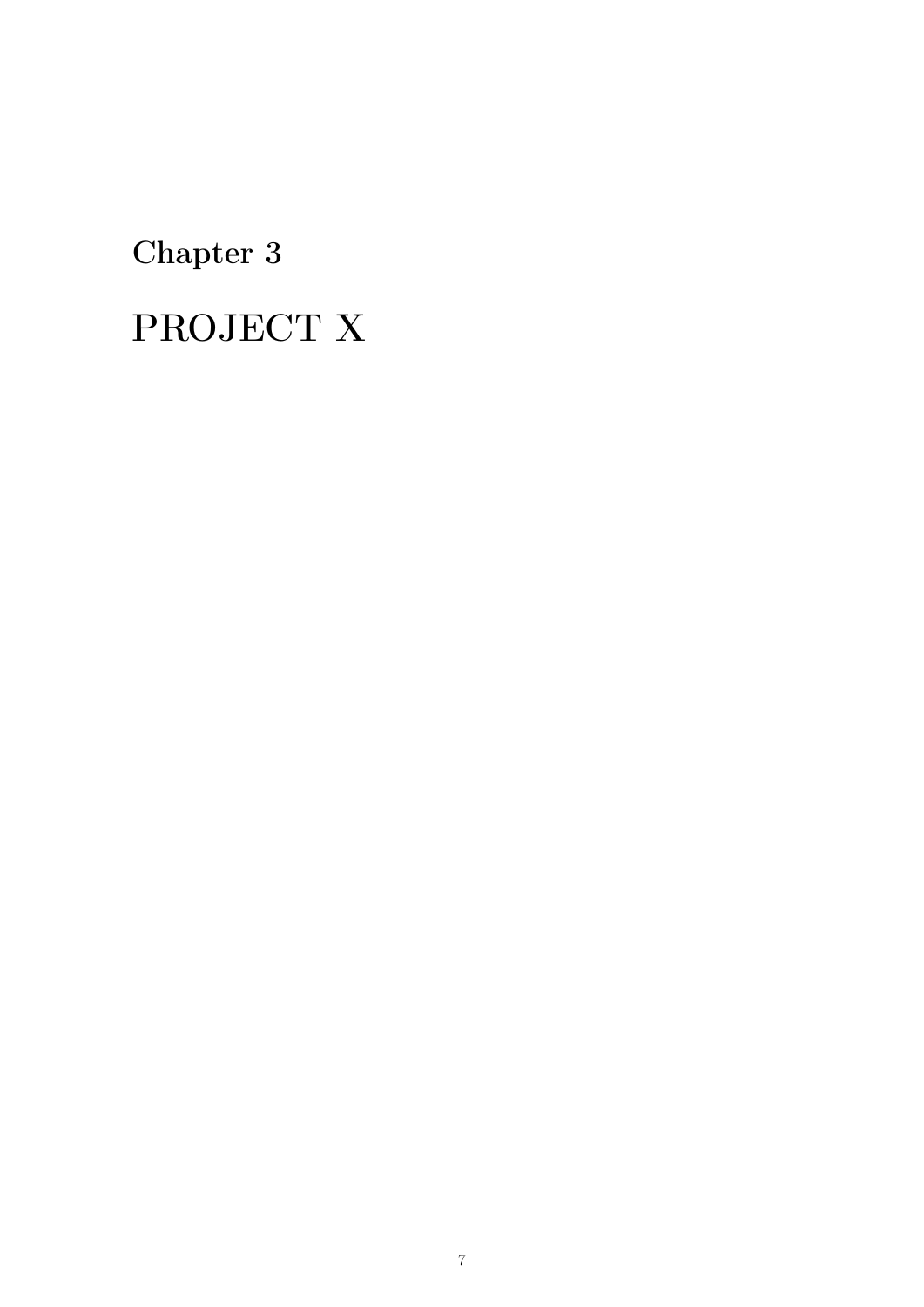## <span id="page-9-0"></span>Evaluation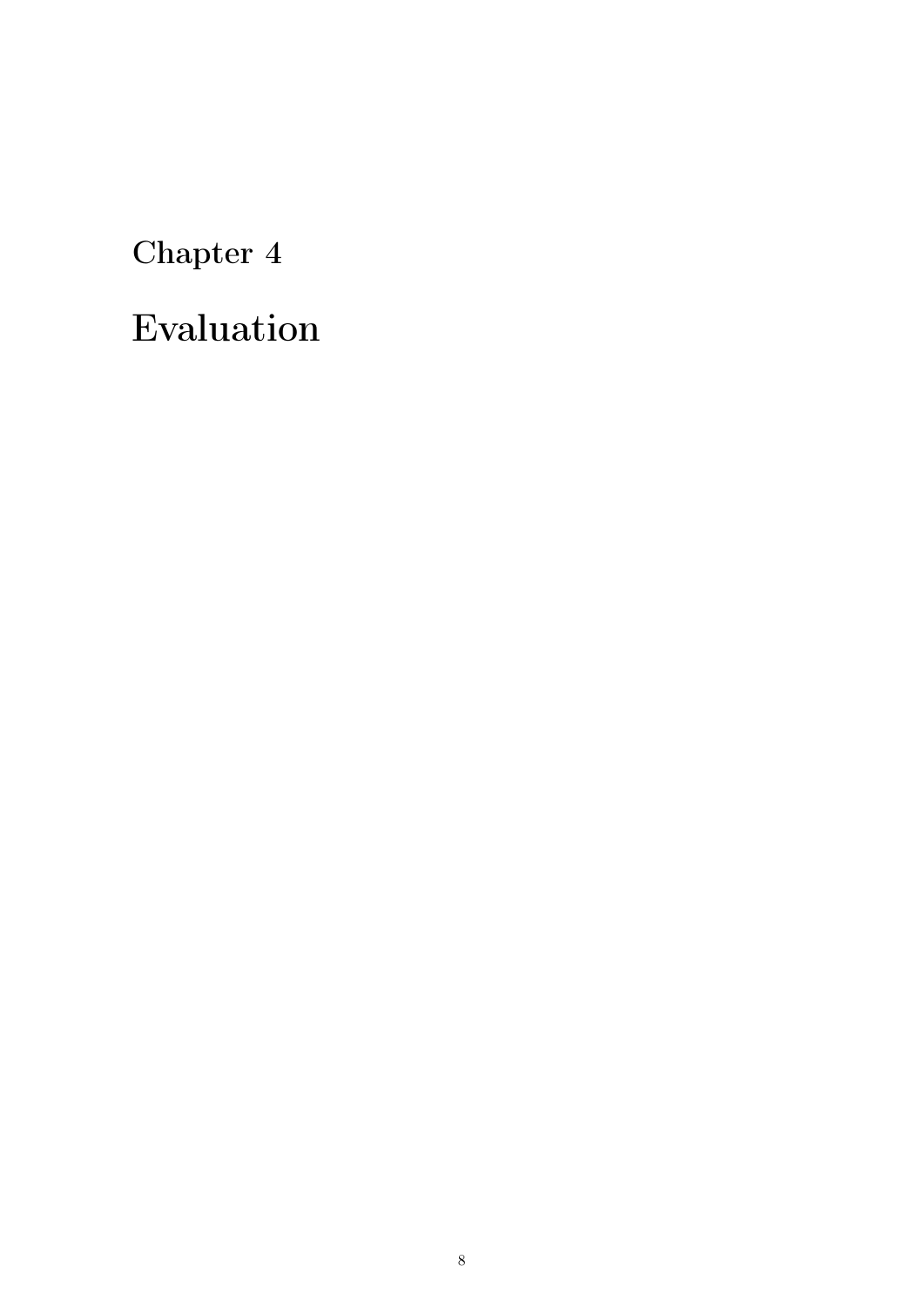## <span id="page-10-0"></span>Conclusion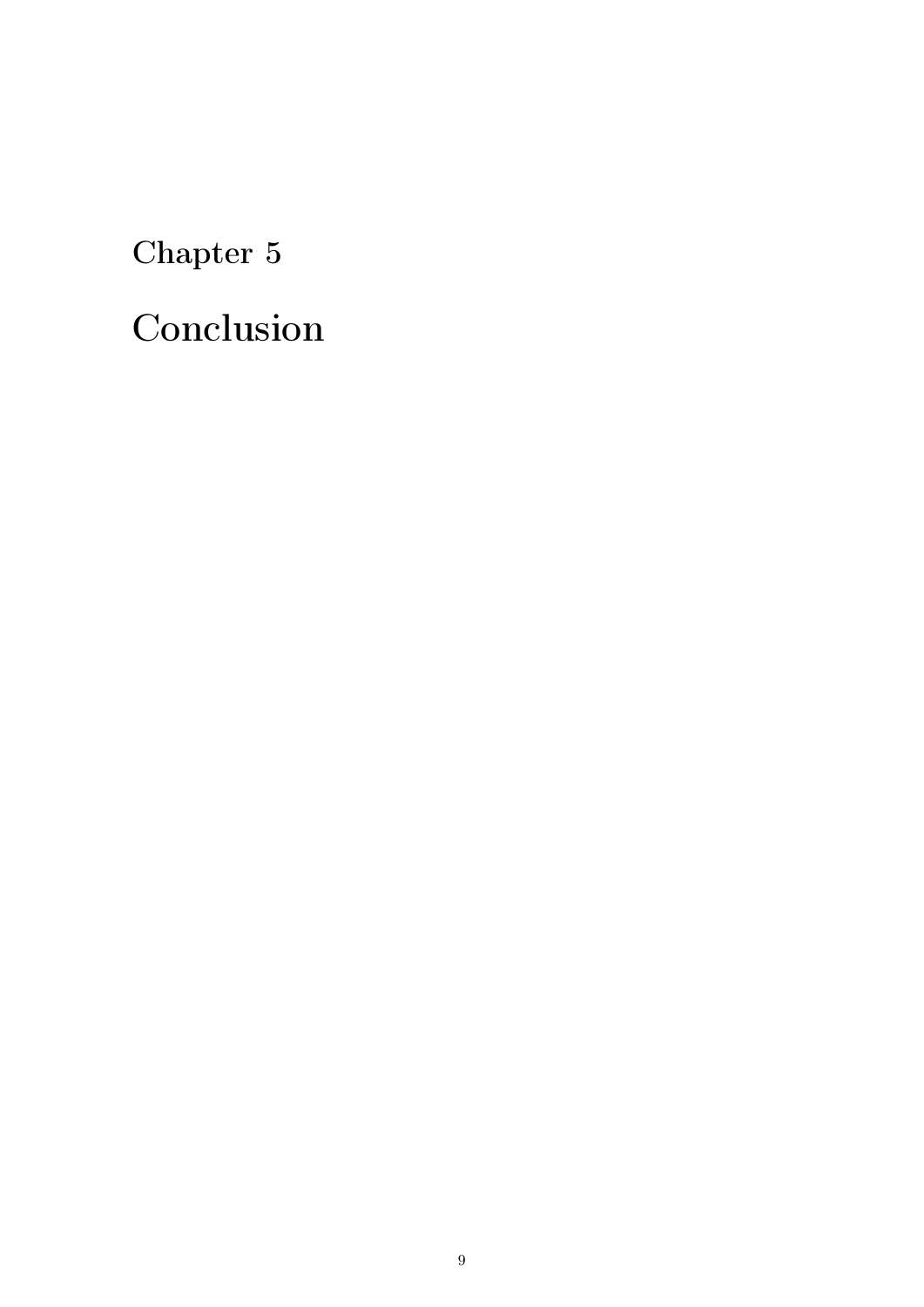<span id="page-11-0"></span>Appendix A

# First Appendix